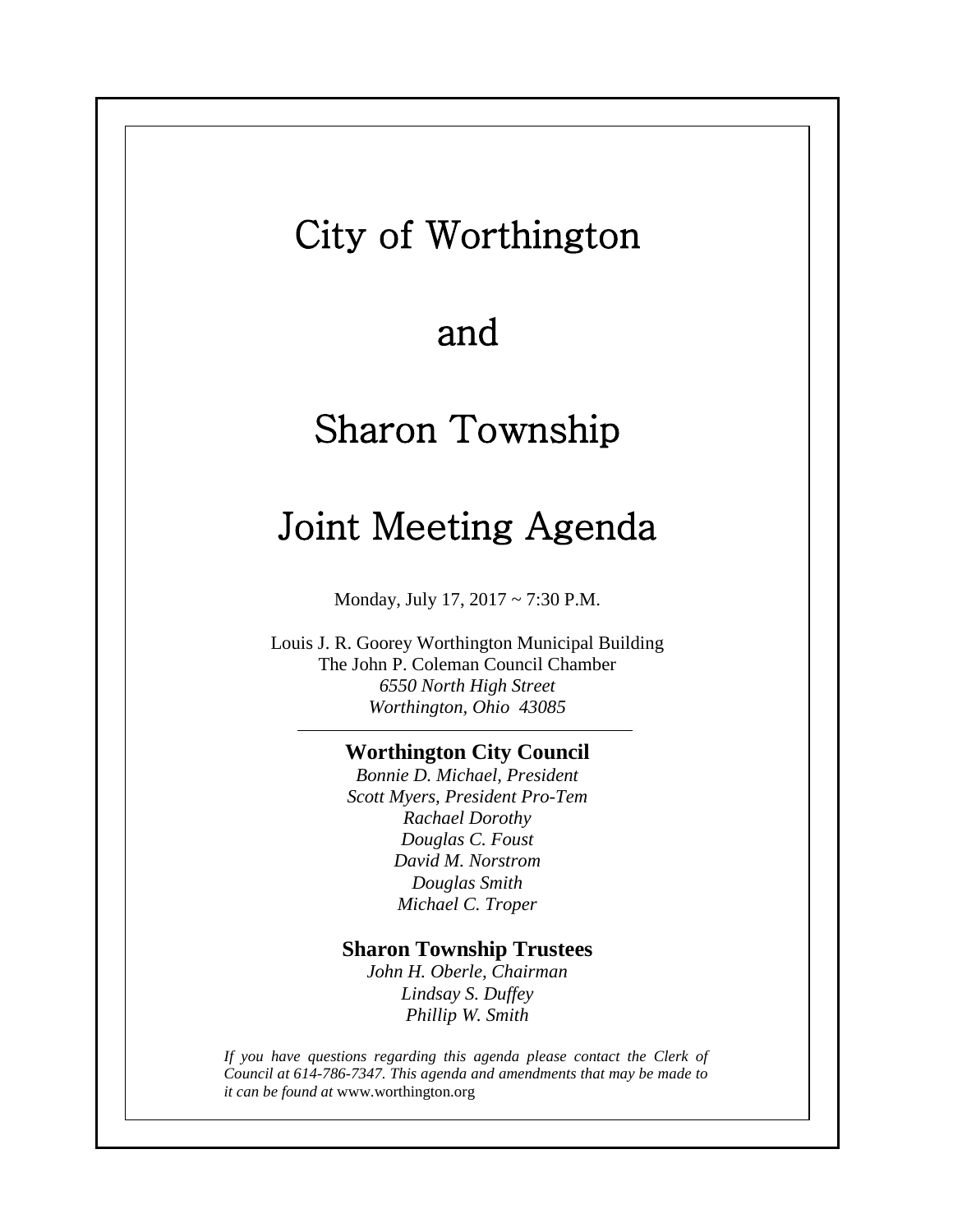### **CALL TO ORDER**

Roll Call

Pledge of Allegiance

### **NEW LEGISLATION TO BE INTRODUCED**

#### **1. Resolution No. 41-2017**

Incorporating the 1.6± Acres of Recently Acquired Flint Road Real Property into the Flint Cemetery.

#### **OTHER**

### **ADJOURNMENT**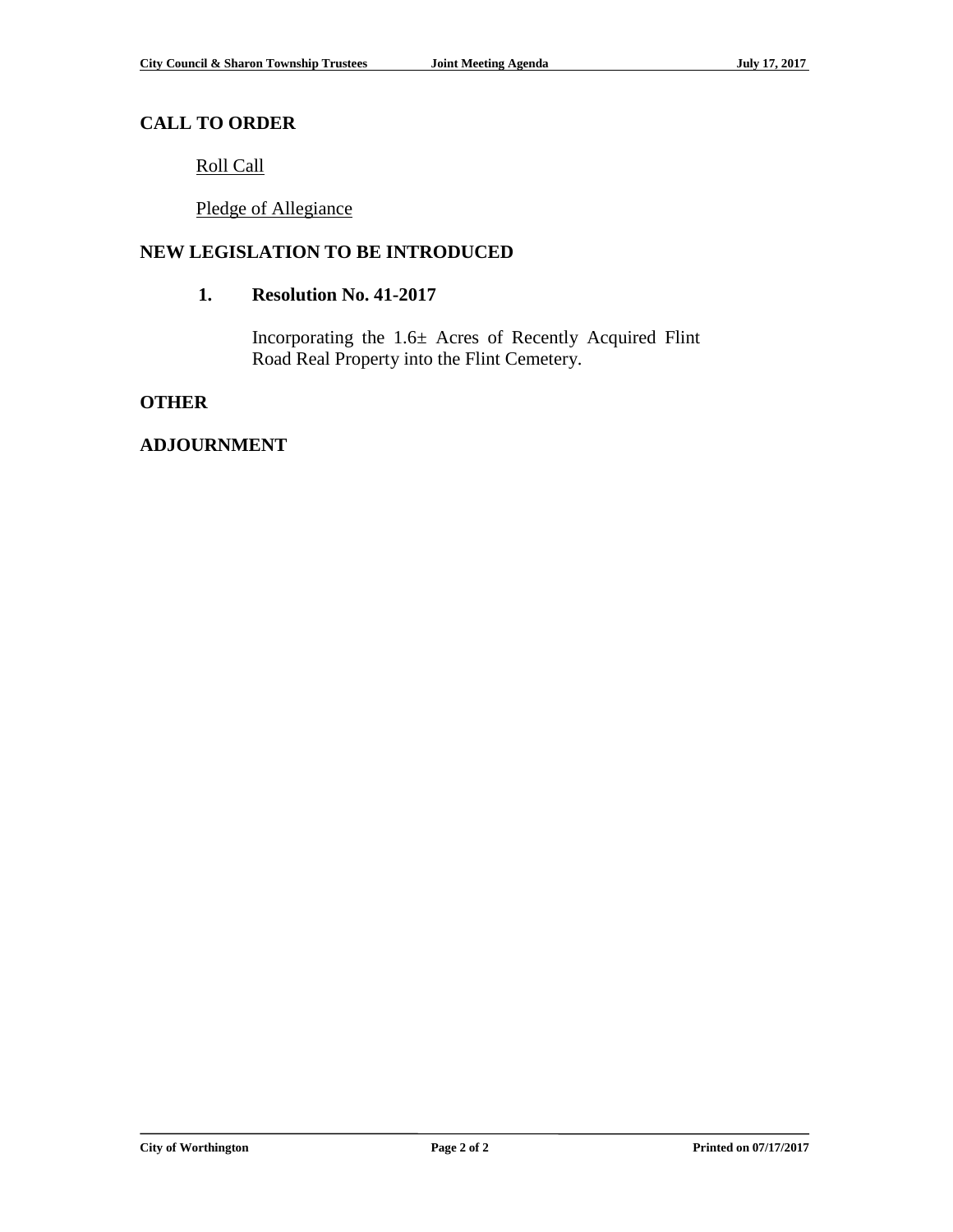

To: Matt Greeson

From: Pam Fox

Date: July 13, 2017

Subject: Incorporating 8221 Flint Road Property into the Flint Cemetery

In May of this year the Cemetery Board of Trustees funded the purchase of a 1.6± tract of land adjacent to the Flint Cemetery located at 8221 Flint Road, a historic site known as the Ozem Gardner home. The property is comprised of a house that can eventually be used for cemetery administrative purposes and several out buildings that the Board believes would be useful in the care and maintenance of Flint Cemetery.

In 1969 the City joined with Sharon Township to establish and manage the Flint Cemetery pursuant to Ohio Revised Code §759.27 et seq. At the time of the property acquisition, the City and the Township authorized an agreement whereby Sharon Township would place title to the property in its name on the condition that the Cemetery Board would manage and maintain it similar to the manner in which it manages and maintains the Walnut Grove and Flint Cemeteries. The parties agreed to cooperate in the process required to incorporate the property into the union cemetery as a part of Flint Cemetery as soon as practicable after the date of the agreement.

There is no established statutory process for incorporating newly-acquired land into the existing union cemetery. Because it requires both the Township's and the City's consent, the joint meeting was called to vote on a resolution to do so.

In a related piece of legislation and at the request of the Cemetery Board of Trustees, the City will hold a public hearing on Ordinance No. 26-2017 to amend our ordinances to change the name of Flint Road Cemetery to Flint Cemetery. This resolution reflects the proposed name change.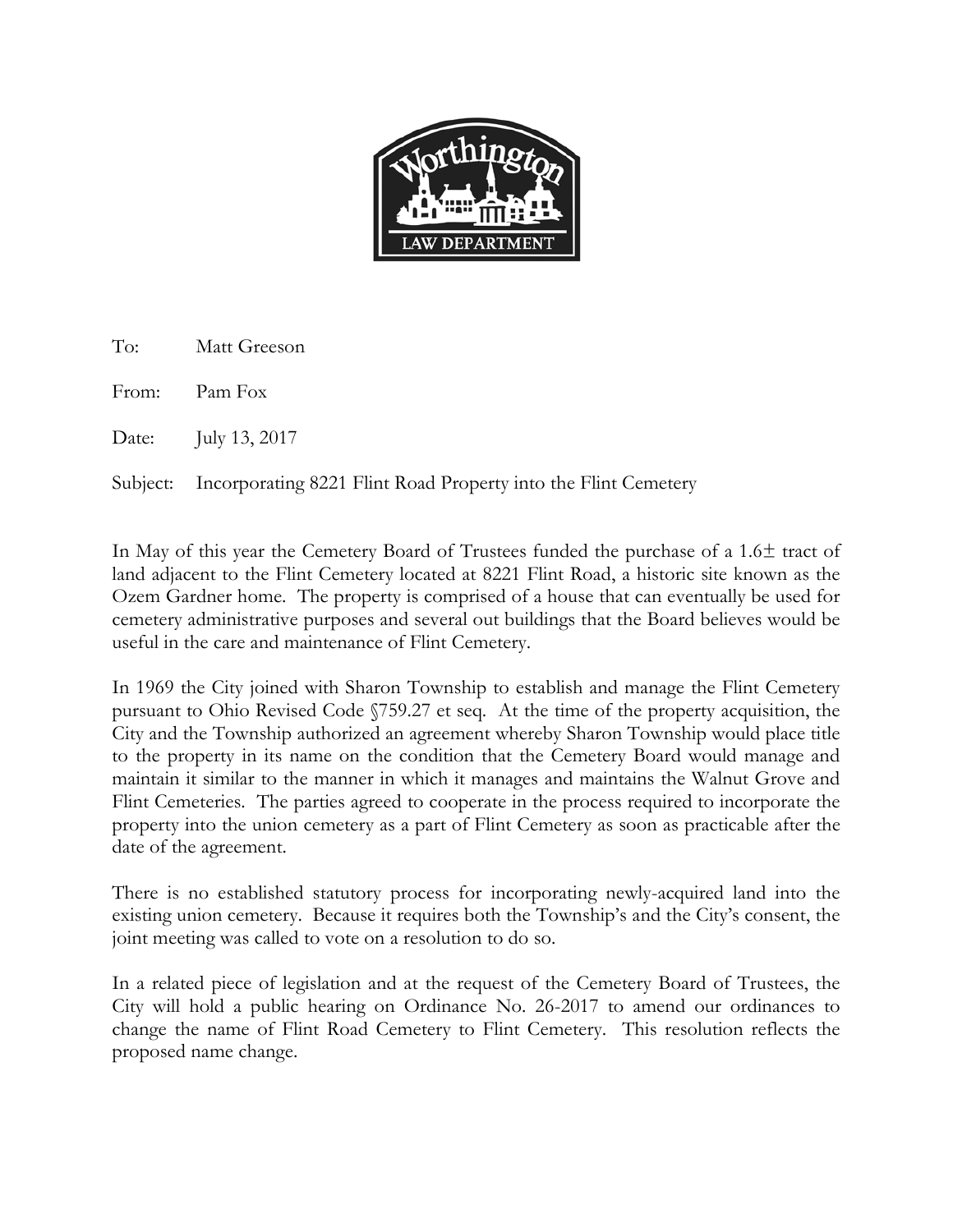#### RESOLUTION NO. 41-2017

#### Incorporating the 1.6± Acres of Recently Acquired Flint Road Real Property into the Flint Cemetery.

WHEREAS, by Ordinance No. 15-69, the City of Worthington united with Sharon Township to establish and manage the Flint Road Cemetery under the provisions of Ohio Revised Code Section 759.27 et. seq.; and,

WHEREAS, the Board of Cemetery Trustees funded the purchase a  $1.6\pm$  acre tract of land adjacent to the Flint Cemetery for the purpose of establishing an administrative office and to house cemetery equipment, thereby allowing for the land comprising the original Flint Cemetery currently used for those purposes to be opened up for burials; and,

WHEREAS, the City Council of Worthington and the Sharon Township Board of Trustees agree to incorporate the purchased acres as part of the Flint Cemetery to be so managed by the Board of Cemetery Trustees of the Walnut Grove Cemetery and Flint Cemetery.

NOW, THEREFORE, BE IT RESOLVED by the Council of the Municipality of Worthington, Ohio and the Trustees of Sharon Township, Franklin County, Ohio, in a joint meeting assembled this 17th day of July, 2017:

SECTION 1. That the  $1.6\pm$  acres of real property purchased by the Board of Cemetery Trustees, more fully described on Exhibit "A" attached hereto and made a part hereof, shall hereby be incorporated within and become a part of Flint Cemetery, established as a union cemetery under the provisions of Ohio Revised Code Section 759.27 et. seq. and shall hereafter be managed by the Board of Cemetery Trustees.

SECTION 2. That the Clerk of Council be and hereby is instructed to record this Resolution in the appropriate record book and to forward a copy to the Board of Trustees of Sharon Township and the Board of Cemetery Trustees for their records.

Adopted \_\_\_\_\_\_\_\_\_\_\_\_\_\_\_\_\_

\_\_\_\_\_\_\_\_\_\_\_\_\_\_\_\_\_\_\_\_\_\_\_\_\_\_\_\_\_\_\_\_

\_\_\_\_\_\_\_\_\_\_\_\_\_\_\_\_\_\_\_\_\_\_\_\_\_\_\_\_\_\_ President of Council

Attest

Clerk of Council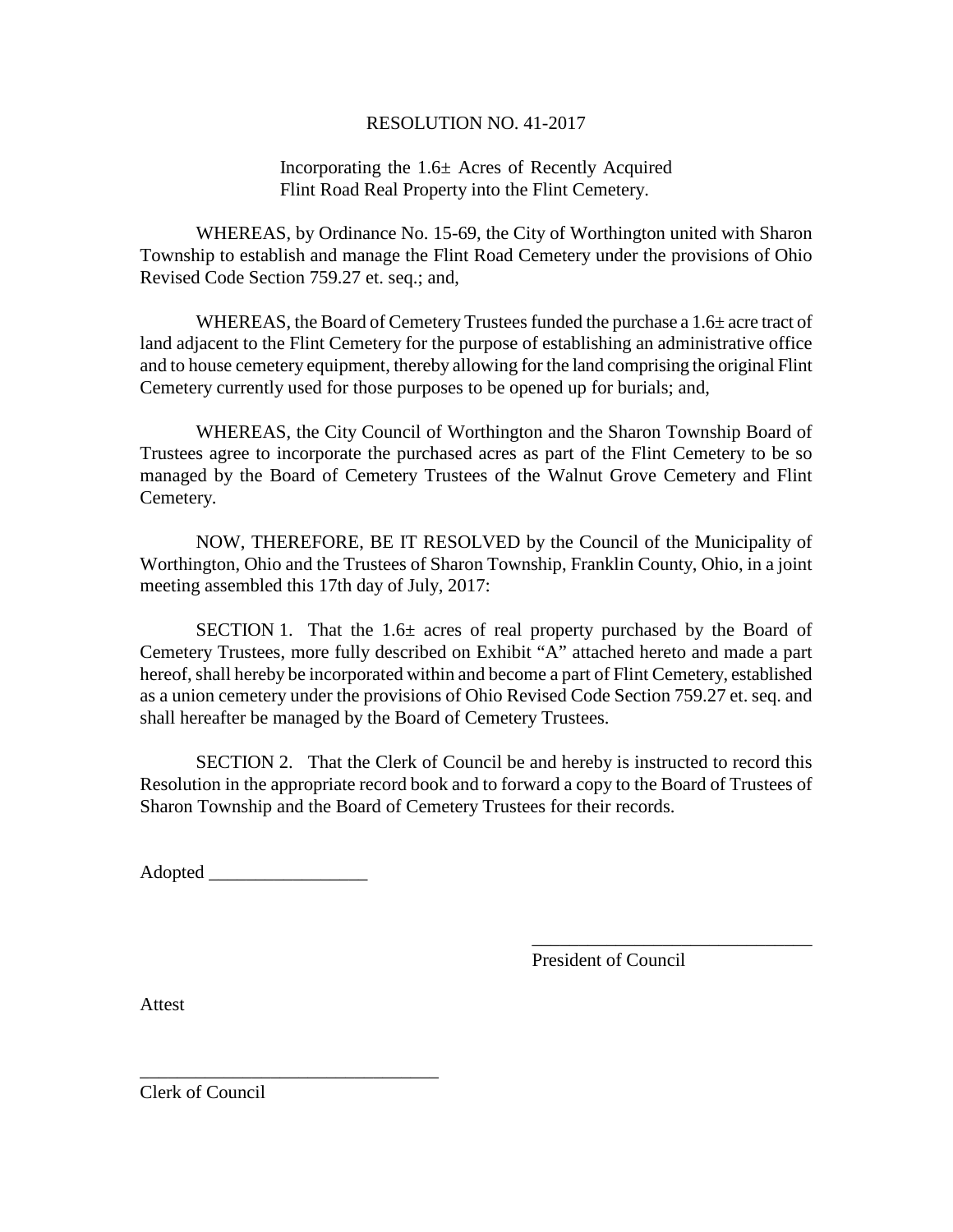#### Exhibit "A"

#### TRACT ONE:

Situated in the Township of Sharon, County of Franklin, State of Ohio, located in Ouarter Township 2, Township 2, Range 18, United States Military Lands, being 1.268 acres of land out of a 1.603 acre tract conveyed to Jeanette Hancock Semones in O.R. 22030-C01, and being more particularly described as follows:

Commencing, for reference at a P.K. nail found at the southeasterly corner of "Lakeside at the Sanctuary Condominiums" as recorded in O.R. 6795-B19, being the northeasterly corner of a 1.254 acre tract conveyed to Keith B. and Jeanette H. Semones in O.R. 15655-C07, also being in the centerline of Flint Road:

Thence, South 30° 30' 00" West, along the centerline of said Flint Road, a distance of 250.00 feet to a P.K. nail found at the southeasterly corner of 0.352 acre tract conveyed to Eric Rotondo, Trustee, in Instrument Number 200310220338907, said P.K. nail found being THE TRUE PLACE OF BEGINNING of the herein to be described tract of land;

Thence, South 30° 30' 00" West, continuing along the centerline of said Fiint Road, a distance of 181.86 feet to a P.K. nail set at the southeasterly corner of said 1.603 acre tract, the same being the northeasterly corner of that 1.229 acre tract conveyed to Robert A. OMalley in Official Record 32022-F03;

Thence, North 61° 25' 52" West, along the southerly line of said 1.603 acre tract and along the northerly line of said 1.229 acre tract, passing an iron pin found at 25.01 feet, a total distance of 281.76 feet to an iron pin found at the southwesterly corner of said 1.603 acre tract, the same being the northwesterly corner of said 1.229 acre tract;

Thence, North 03° 51' 58" East, along the westerly line of said 1.603 acre tract, a distance of 144.53 feet to an iron pin found at a northerly comer of said 1.603 acre tract;

Thence, South 87° 10' 36" East, along a northerly line of said 1.603 acre tract and along a southerly line of said "Lakeside at the Sanctuary Condominiums", a distance of 98.94 feet to an iron pin found at the southwesterly corner of said 0.352 acre tract, the same being an angle point in the easterly line of said "Lakeside at the Sanctuary Condominiums":

Thence, South 63° 04' 59" East, along the southerly line of said 0.352 acre tract, passing an iron pin found at 234.24 feet, a total distance of 259.28 feet to THE PLACE OF BEGINNING.

Ì

Containing 1.268 acres of land, more or less and being subject to all easements, restrictions, and rights-of-way of record.

Bearings are based on the bearings as contained in the grantor's deed.

All iron pins set are 3/4" inch pipe with a yellow plastic cap stamped "HOY SURV- P.S. 7313".

All references are to records of the Recorder's Office, Franklin County, Ohio.

#### TRACT TWO:

Situated in the Township of Sharon, County of Franklin, State of Ohio, located in Quarter Township 2, Township 2, Range 18, United States Military Lands, being 0.352 acres of land out of a 1.603 acre tract conveyed to Jeanette Hancock Semones in O.R. 22030-C01, and being more particularly described as follows:

Commencing, for reference at a P.K. nail set at the southeasterly corner of "Lakeside at the Sanctuary Condominiums" as recorded in O.R. 6795-B19, being the northeasterly corner of a 1.254 acre tract conveyed to Keith B. and Jeanette H. Semones in O.R. 15655-C07, also being in the centerline of Flint Road;